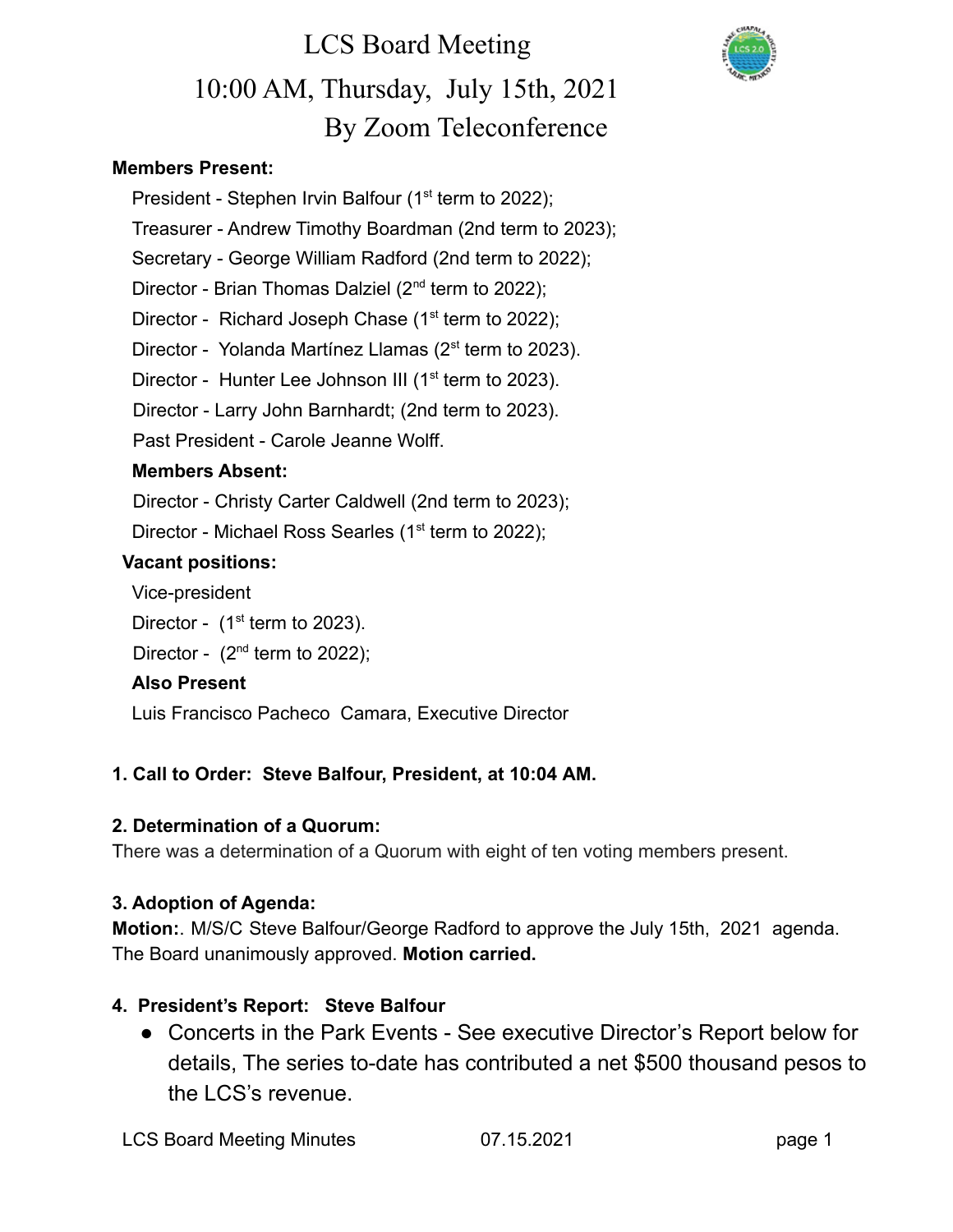

- Cruz Roja Concert on June 9th In total the event raised approximately \$760 thousand pesos for badly needed repairs to the Cruz Roja building. As thanks Yoly Martinez invited all LCS Board members to meet at the Cruz Roja site on Weds, July 21st at 3:00 PM to tour the building renovations.
- Molinari Property An offer of \$260 thousand USD has been accepted by the Molinari estate sales representative. Details of closing are still outstanding. Over half of the cost has been covered by three generous donors who wish at this point to remain anonymous. A fundraising campaign will be started to raise the remaining closing costs, legal expenses and necessary property improvements.
- Steve Balfour asked Board members to consider reducing the number of N.O.B. holidays ( for example July 1st and 4th) on which the campus is closed. Members seem to appreciate the LCS being open and available for activities.

### **5. Secretary's Report: George Radford, Secretary**

The Minutes of the Board Meeting on June 17th, 2021.

● **Motion** M/S/C George Radford/ Tim Boardman to approve the minutes of the June 17th Board meeting. Hunter Johnston abstained from voting as he was not present at the June 17th meeting. The remaining Board members unanimously approved. **Motion Carried.**

Minutes of the March, 2021 AGM meeting, at last check, are still in Mexico City for protocolization.

### **6. Treasurer's report: Tim Boardman, Treasurer.**

Delays in restoring Compaqi, the financial system, to a new server have delayed the June results. Financial reports for May were available for review.

**May, 2021** - Good month overall. As can be seen donations being under budget is more than offset by Membership and the Fundraising (Concerts in the park).

**Year to date [YTD]** - Although the LCS is still in deficit for the year, it is doing better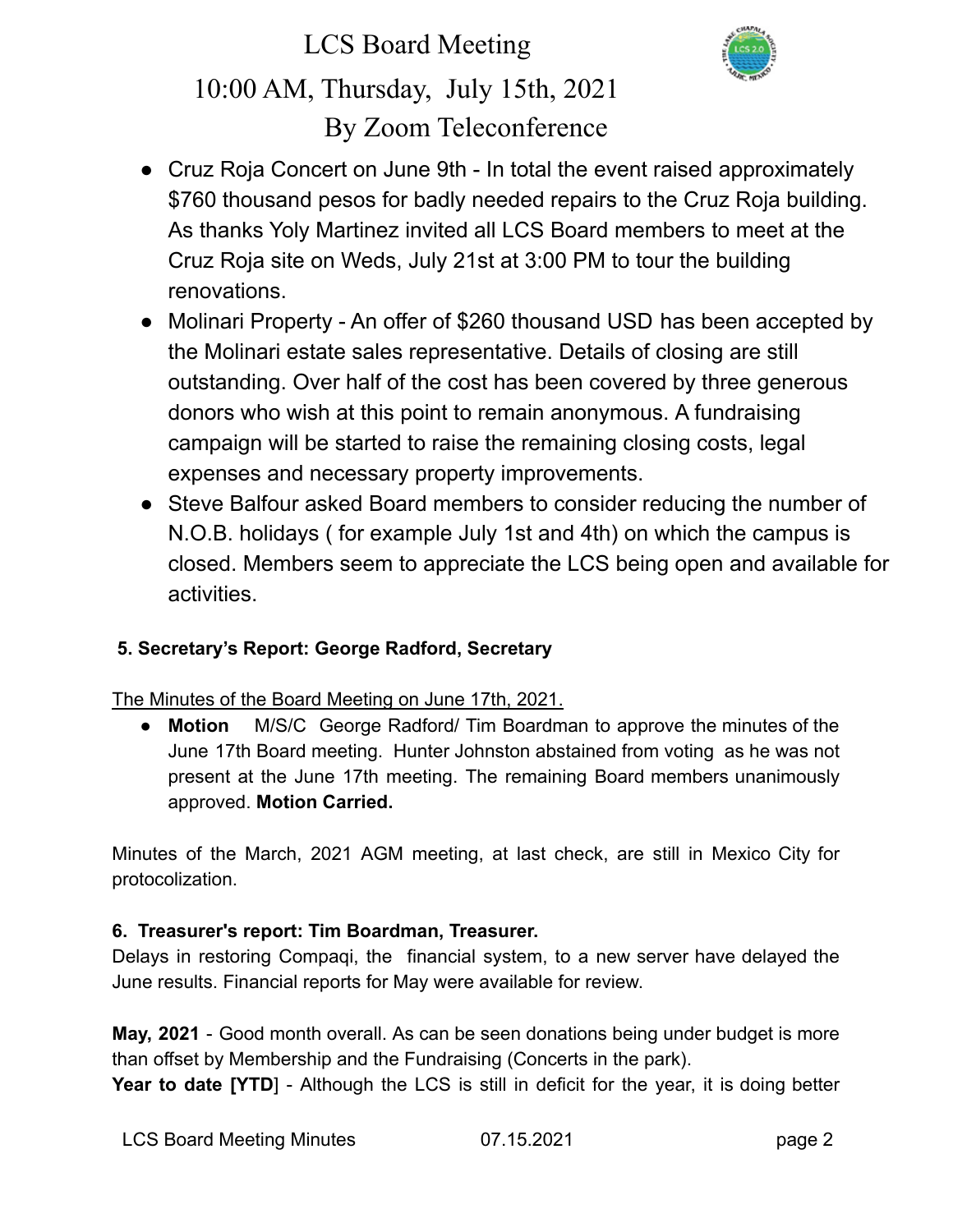### LCS Board Meeting



## 10:00 AM, Thursday, July 15th, 2021 By Zoom Teleconference

than expected. A shortfall in Donations is being offset by the Fundraising (Concerts)[\$447k net] and the Programs [\$125k net] starting earlier than the budget estimated. Unrestricted cash is at \$982k or close to 3 months of operations.

**Motion:** M/S/C Tim Boardman/Rick Chase to accept the May 2021 Treasurer's Board Report, Balance Sheet and other financial reports. Discussion. The Board unanimously approved. **Motion Carried.**

A public report is available in the LCS office.

### **7. Executive Director's Report - June, 2021. Luis Francisco Pacheco**

### **Campus maintenance**

This month work has increased on gardens to respond to rainy season. There are still some Palm Trees that need to be cut down. The repair done at the front entrance ramp and sidewalk are helping to prevent flooding through heavy rain days.

Two additional tents need to be purchased to maintain open spaces available for activities during the rainy season. One has been donated as a commodity from AGA enterprise.

The central processing system of the Security Cameras System was replaced.

We are still looking into new garbage collector service trying to reduce prices.

#### **Development activities**

The  $12<sup>th</sup>$  concert took place on June 13 featuring 3 Tenors with a very good ticket sale of 239. A special event took place on June  $9<sup>th</sup>$ , it was a fundraising event for the Red Cross. New sponsors came on board.

| <b>Date</b> | <b>Conference</b> | <b>Attendance</b> |
|-------------|-------------------|-------------------|
| June 6      | Ilona de Borhegyi | 65                |

Open Circle continued according to the schedule.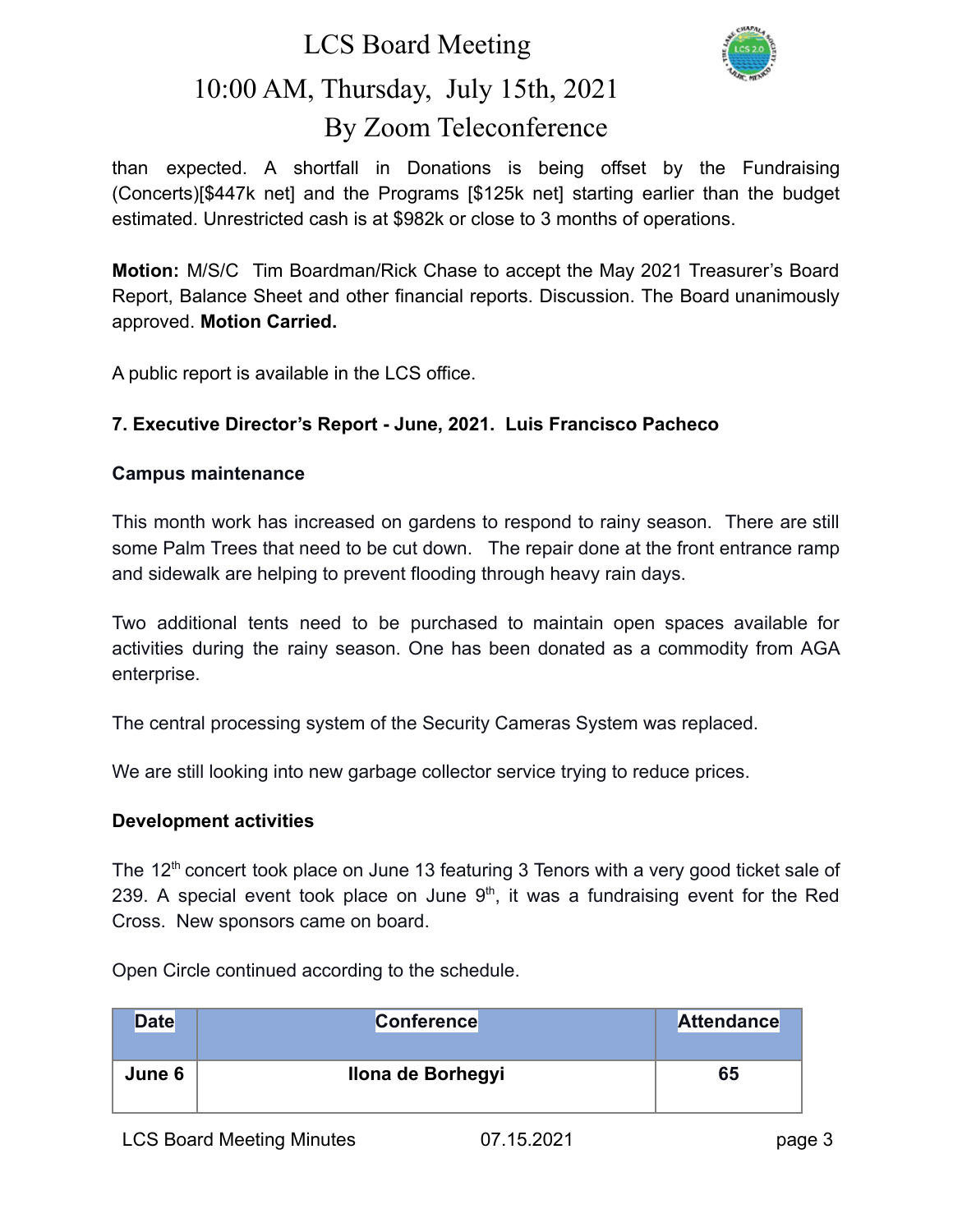

| June 13 | Música para crecer    | 97 |
|---------|-----------------------|----|
| June 20 | Rob Hernández         | 54 |
| June 27 | <b>Sydney Metrick</b> | 32 |

### **Education Programs.**

Spanish in action: The new period started. Level 3B is ready so it can open in July. The Wilkes Center is being used for some of these classes.

Driver's License and Mexican Manners courses continue and Intro to Lakeside has restarted. Two more courses are scheduled: Holy Mole and Aguas frescas.

We had the Drops of pride event and the Student Aid program annual meeting. All students have sent their grades and are being evaluated. We have no new students for this semester.

Returning activities include: Intermediate Hatha Yoga, Game Group and Bridge4Fun. New activities are being promoted: NIA/Joy of Movement and Chair Yoga with Strength Training.

#### **Human resources.**

At this moment 45% of LCS Staff is fully vaccinated.

#### **Volunteers**

The third managers general meeting took place on June 8. The third docent's reunion lunch was held at the Wilkes Center, with great attendance. Steve Balfour shared some updates about LCS events and how the docents help to promote those events. The next meeting will be at The Pueblita. **LCS Board members are encouraged to attend the upcoming meetings to show support for this instrumental team of volunteers.**

### **Conecciones Magazine:**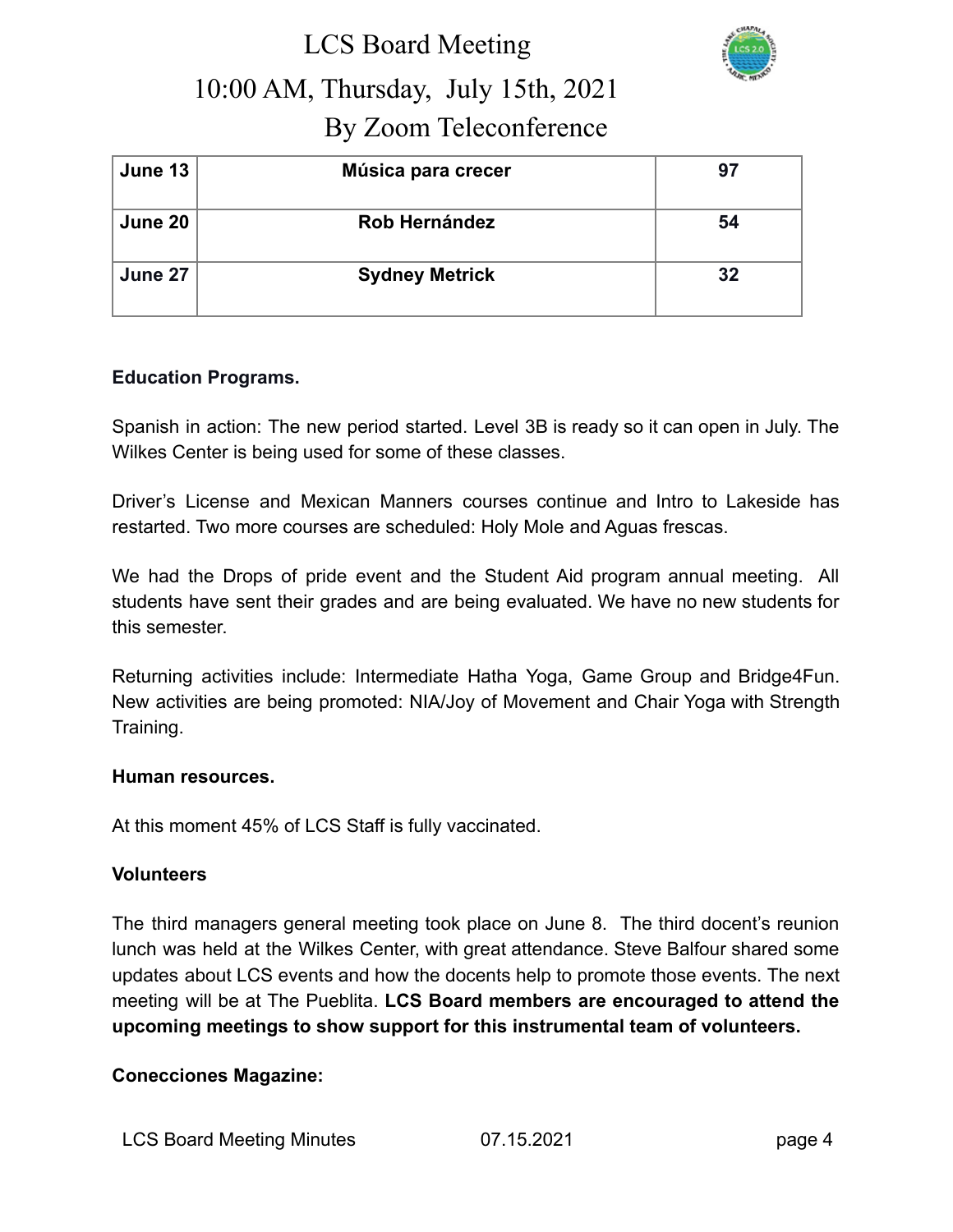

Because of the Pride Month, the Development Manager got \$18,500 from donations for printing the magazine. This month the edition was sent to 7,897 e-mail contacts and 1,000 copies were distributed. It has been read online by 741 persons and printed by 258. 11 individuals linked to the donation page, 23 for buying tickets to events, 17 for membership renovation and 14 to volunteer application.

### **Social Media:**

There were 65 new followers, 28 posts and 5,165 people reached. During the month 42 design pieces and 10 videos were made.

| <b>Membership</b> |
|-------------------|
|-------------------|

|              | Fe             | M  | A  | M  | Ju             | D         | Fe                      | M  | A  |             | Ju             | Fe | M  | A  |     | Ju |
|--------------|----------------|----|----|----|----------------|-----------|-------------------------|----|----|-------------|----------------|----|----|----|-----|----|
|              | b <sub>1</sub> | ar | pr | ay | n <sub>1</sub> | ec        | b2                      | ar | pr | Ma          | n2             | b2 | ar | pr | Ma  | n2 |
|              | 9              | 19 | 19 | 19 | 9              | 19        | $\mathbf 0$             | 20 | 20 | y2          | $\mathbf 0$    | 1  | 21 | 21 | y2  | 1  |
|              | as             | as | as | as | as             | as        | as                      | as | as | $\mathbf 0$ | as             | as | as | as | 1   | as |
| <b>Memb</b>  | of             | of | of | of | <b>of</b>      | <b>of</b> | of                      | οf | of | as          | of             | of | of | of | as  | of |
| ershi        | 3/             | 41 | 5/ | 6/ | 71             | 11        | 31                      | 41 | 5/ | of          | 71             | 3/ | 41 | 5/ | of  | 71 |
| p            | 11             | 11 | 11 | 11 | 11             | 11        | 11                      | 11 | 11 | 6/1         | 11             | 11 | 11 | 11 | 6/1 | 11 |
| <b>Type</b>  | 19             | 19 | 19 | 19 | 19             | 20        | 20                      | 20 | 20 | 120         | 20             | 21 | 21 | 21 | 121 | 21 |
|              |                |    |    |    |                |           |                         |    |    |             |                |    |    |    |     |    |
| Life         |                |    |    |    |                | 16        | 16                      | 16 | 16 | 16          | 16             | 14 | 14 |    | 14  | 14 |
| <b>Memb</b>  |                |    |    |    |                |           |                         |    |    |             |                |    |    |    |     |    |
| er           | 14             | 14 | 14 | 14 | 14             |           |                         |    |    |             |                |    |    | 15 |     |    |
|              |                |    |    |    |                |           |                         |    |    |             |                |    |    |    |     |    |
|              |                |    |    |    |                |           |                         |    |    |             |                |    |    |    |     |    |
| <b>Mont</b>  |                |    |    |    |                | 91        | 15                      | 89 | 13 | 5           | $\overline{7}$ | 23 | 29 |    | 12  | 18 |
| hly          |                |    |    |    |                |           | $\overline{\mathbf{4}}$ |    |    |             |                |    |    |    |     |    |
| <b>Memb</b>  | 28             | 23 | 10 |    |                |           |                         |    |    |             |                |    |    |    |     |    |
| er           | 1              | 5  | 1  | 28 | 28             |           |                         |    |    |             |                |    |    | 22 |     |    |
|              |                |    |    |    |                |           |                         |    |    |             |                |    |    |    |     |    |
| <b>Regul</b> |                |    |    |    |                | 21        | 21                      | 20 | 19 | 18          | 17             | 13 | 14 |    | 14  | 14 |
| ar           |                |    |    |    |                | 64        | 64                      | 86 | 72 | 40          | 23             | 97 | 48 |    | 41  | 63 |
| <b>Memb</b>  | 22             | 22 | 22 | 22 | 22             |           |                         |    |    |             |                |    |    | 14 |     |    |
| er           | 68             | 73 | 45 | 26 | 27             |           |                         |    |    |             |                |    |    | 49 |     |    |
|              |                |    |    |    |                |           |                         |    |    |             |                |    |    |    |     |    |

LCS Board Meeting Minutes 07.15.2021 page 5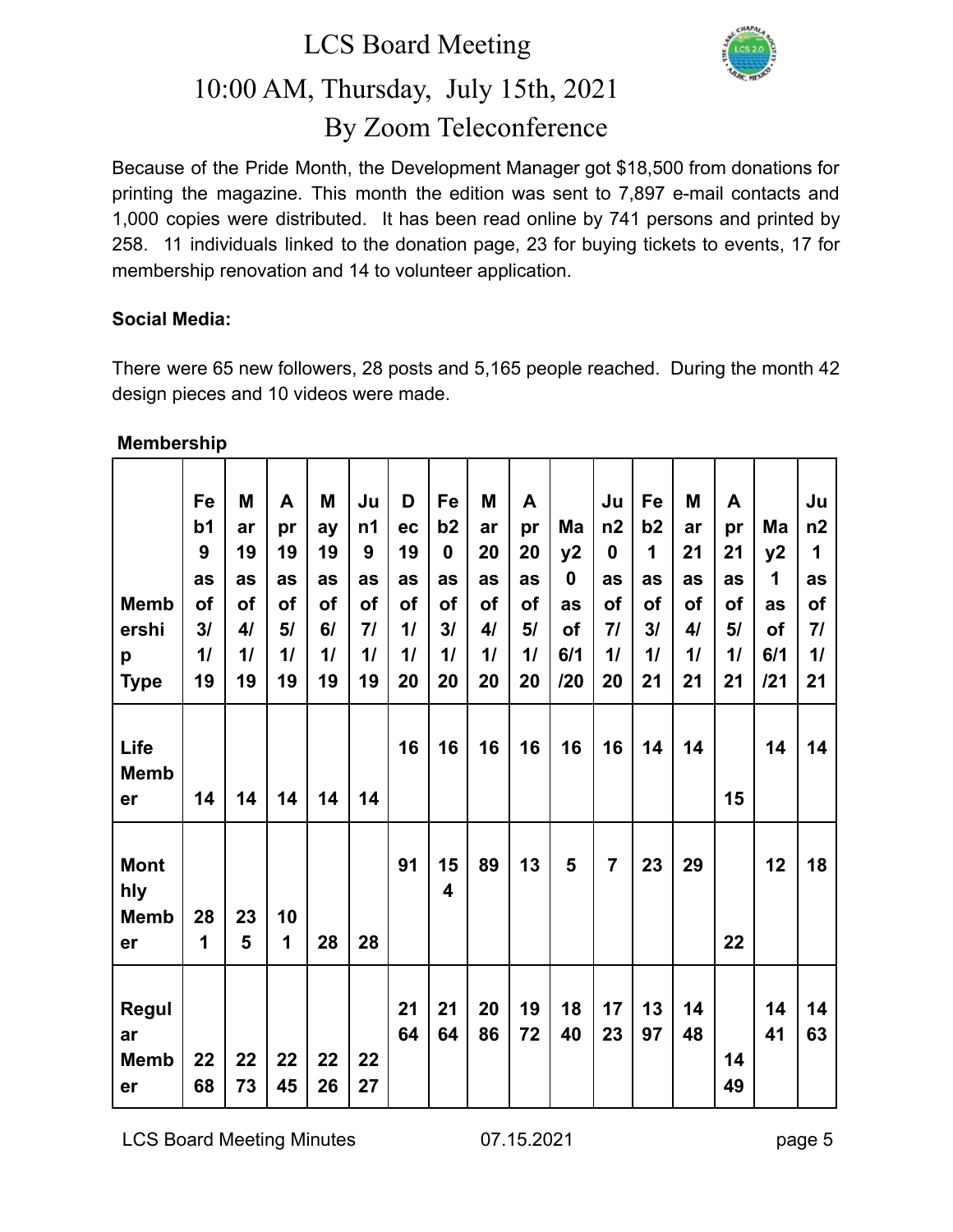LCS Board Meeting



### 10:00 AM, Thursday, July 15th, 2021 By Zoom Teleconference

| <b>Senio</b><br>r<br><b>Memb</b><br>er  | 34<br>6      | 34<br>8  | 33<br>9  | 34<br>$\mathbf 2$ | 34<br>6  | 32<br>$\overline{2}$ | 34<br>9  | 33<br>1          | 31<br>5  | 29<br>$\overline{7}$ | 28<br>$\overline{\mathbf{4}}$ | 28<br>3  | 28<br>$\overline{7}$ | 28<br>$\mathbf{3}$ | 27<br>3  | 29<br>$\bf{0}$   |
|-----------------------------------------|--------------|----------|----------|-------------------|----------|----------------------|----------|------------------|----------|----------------------|-------------------------------|----------|----------------------|--------------------|----------|------------------|
| <b>Stude</b><br>nt<br><b>Memb</b><br>er | $\mathbf{2}$ | 3        | 3        | 3                 | 3        | $\mathbf{2}$         | 1        | $\boldsymbol{2}$ | 1        | 1                    | 1                             | $\bf{0}$ | 0                    | $\boldsymbol{0}$   | $\bf{0}$ | $\boldsymbol{0}$ |
| <b>Total</b>                            | 29<br>19     | 28<br>81 | 27<br>10 | 26<br>21          | 26<br>26 | 26<br>03             | 26<br>93 | 25<br>33         | 23<br>26 | 21<br>70             | 20<br>42                      | 17<br>25 | 17<br>87             | 17<br>76           | 17<br>46 | 17<br>91         |

### **8. Audit Committee Report: Brian dalziel, Chairperson**.

No activity this past month to report.

### **9. Membership Committee: Brian Dalziel, Chairperson**

No activity this past month to report.

### **10. Community Committee: Larry Barnhardt, Chairperson**

#### **Mexican Advisory Council**

- Yolly Martinez is the Board representative on the committee.
- The second Mexican Advisory Council: Meeting took place on June 24<sup>th</sup>. Minutes are being sent and a Work plan for its implementation is on course.
- Committee members will begin to familiarize themselves with LCS activities to better understand what is currently available.
- Immediate observations were the lack of spanish in the LCS's